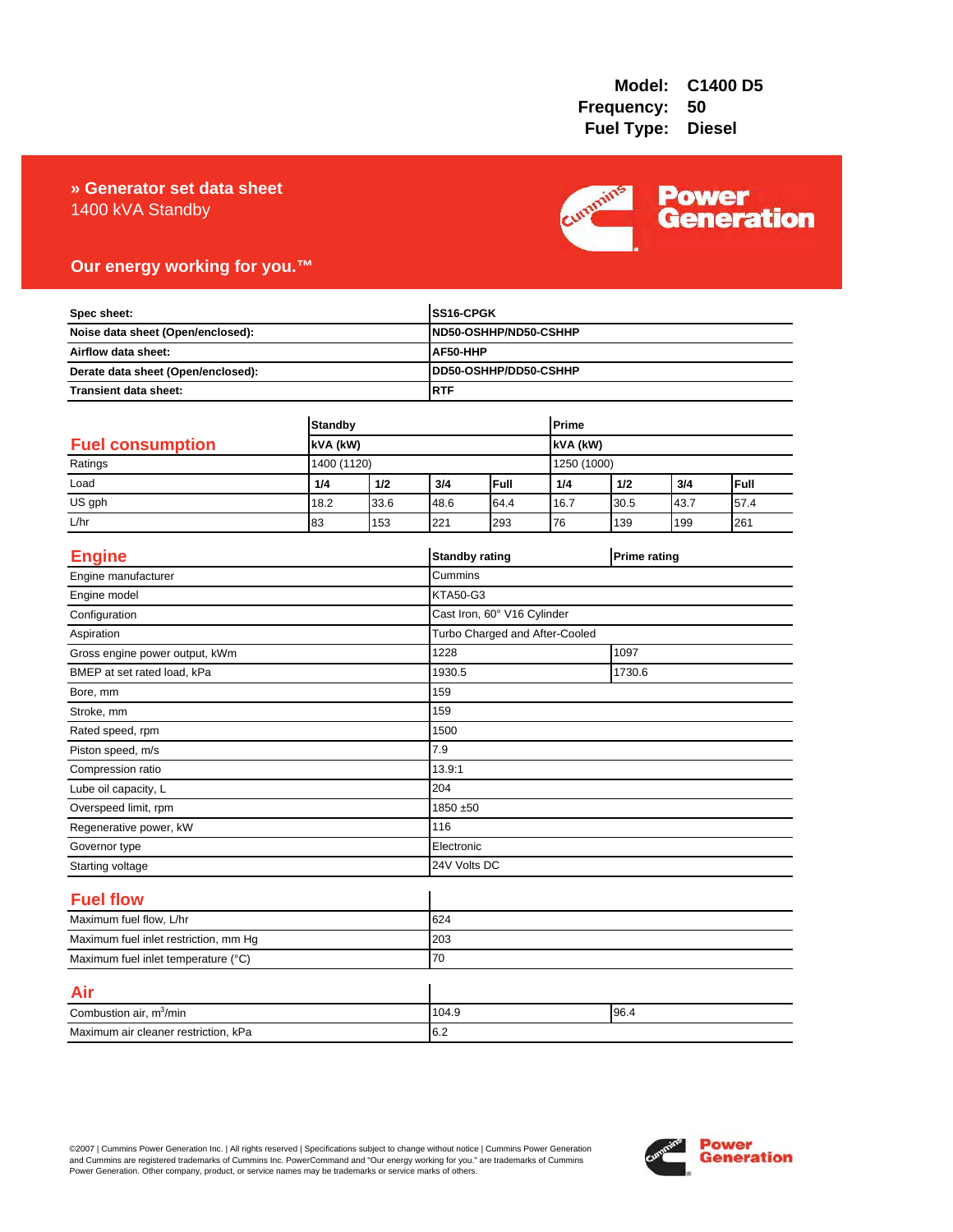| <b>Exhaust</b>                            | <b>Standby rating</b> | <b>Prime rating</b> |
|-------------------------------------------|-----------------------|---------------------|
| Exhaust gas flow at set rated load, m/min | 240.6                 | 223.6               |
| Exhaust gas temperature, C                | 525                   | 520                 |
| Maximum exhaust back pressure, kPa        | 16.7                  |                     |

 $\overline{\phantom{a}}$ 

### **Standard set-mounted radiator cooling**

| Ambient design, C                                 | 40ء            |  |  |
|---------------------------------------------------|----------------|--|--|
| Fan load, KW <sub>m</sub>                         | 46.3           |  |  |
| Coolant capacity (with radiator), L               | 345            |  |  |
| Cooling system air flow, m3/min @ 12.7mmH2O       | 27.1           |  |  |
| Total heat rejection, BTU/min                     | 38500<br>44000 |  |  |
| Maximum cooling air flow static restriction mmH2O | 0.12           |  |  |

## **Open set derating factors kVA (kW)**

Note: Standard open genset options running at 400V, 150m above sea level. For enclosed product derates, please refer to datasheet - DD50- CSHHP.

|                | $27^{\circ}$ C | 140°C       | 145°C       | $50^{\circ}$ C  | 55°C       |
|----------------|----------------|-------------|-------------|-----------------|------------|
| <b>Standby</b> | 1400 (1120)    | 1400 (1120) | 1400 (1120) | 1372.5 (1098)   | <b>RTF</b> |
| Prime          | 1250 (1000)    | 1250 (1000) | 1250 (1000) | 1247.5 (998)    | <b>RTF</b> |
| Weights*       |                |             | Open        | <b>Enclosed</b> |            |

| <b>weights</b>      | Open  | <b>Enclosed</b> |
|---------------------|-------|-----------------|
| Unit dry weight kgs | 9099  | <b>RTF</b>      |
| Unit wet weight kgs | 10075 | <b>RTF</b>      |

\* Weights represent a set with standard features. See outline drawing for weights of other configurations

| <b>Dimensions</b>                | Length | <b>Width</b> | Height     |
|----------------------------------|--------|--------------|------------|
| Standard open set dimensions     | 5105   | 2000         | 2238       |
| Enclosed set standard dimensions | RTF    | <b>IRTF</b>  | <b>RTF</b> |

## **Genset outline**

### **Open set**



#### **Enclosed set**



Outlines are for illustrative purposes only. Please refer to the genset outline drawing for an exact representation of this model.

©2007 | Cummins Power Generation Inc. | All rights reserved | Specifications subject to change without notice | Cummins Power Generation and Cummins are registered trademarks of Cummins Inc. PowerCommand and "Our energy working for you." are trademarks of Cummins<br>Power Generation. Other company, product, or service names may be trademarks or service marks o